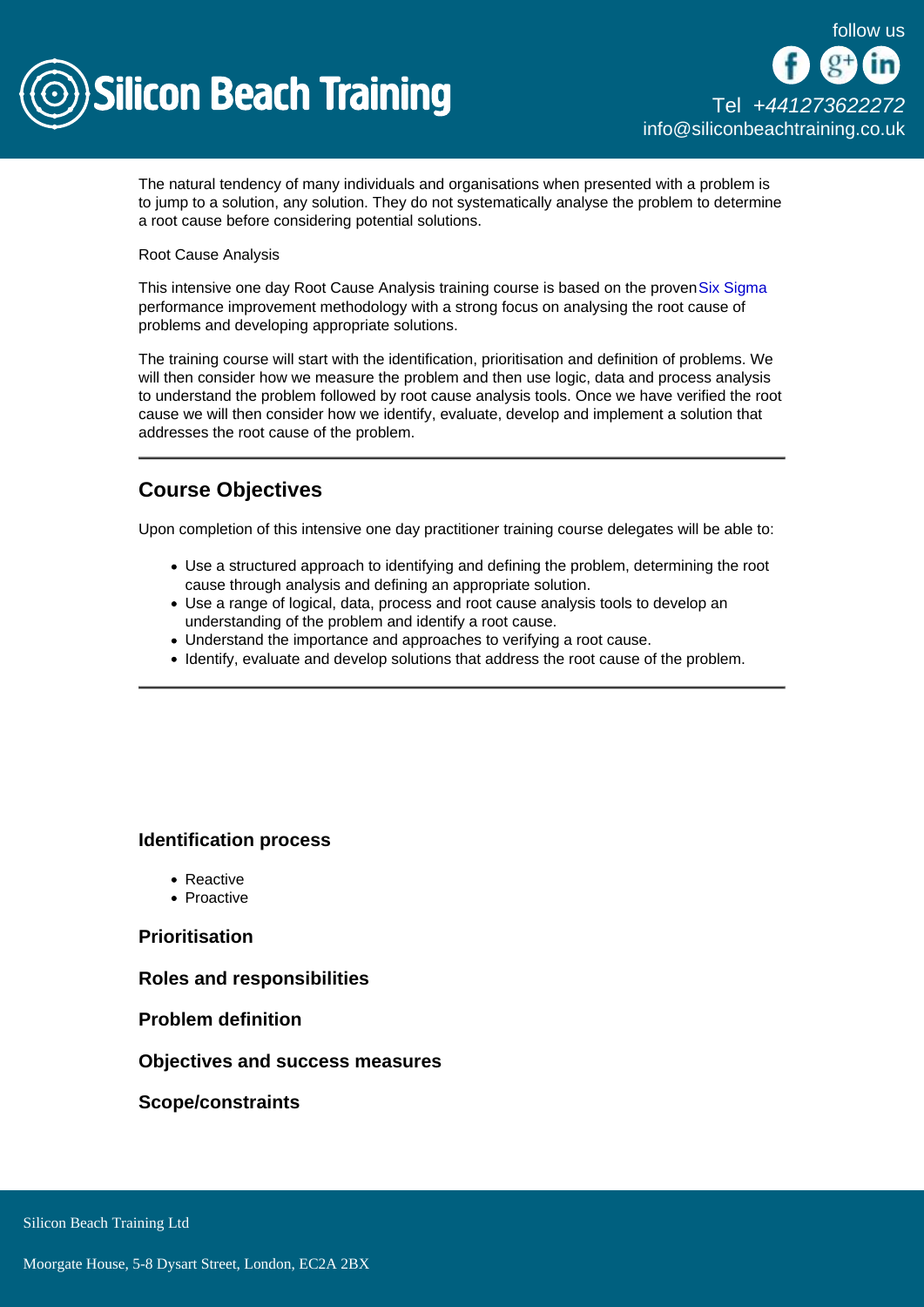

## **Timescales**

Costs – impact and resolution

Rich Picture

### Measuring the problem

- Process and definition
- Sampling and collection Plan

Root cause analysis process

Logical analysis

### Data Analysis

• Process Analysis

Failure Mode and Effects Analysis

Ishikawa diagrams

Cause and Effect Matrix

Relationship diagram

5 Whys

Root Cause Hypothesis

Root cause verification

• Scatter diagram

Identify solution

• Brainstorming Techniques

### Evaluate solutions

• Impact/effort analysis

Developing selected solution

Risk analysis